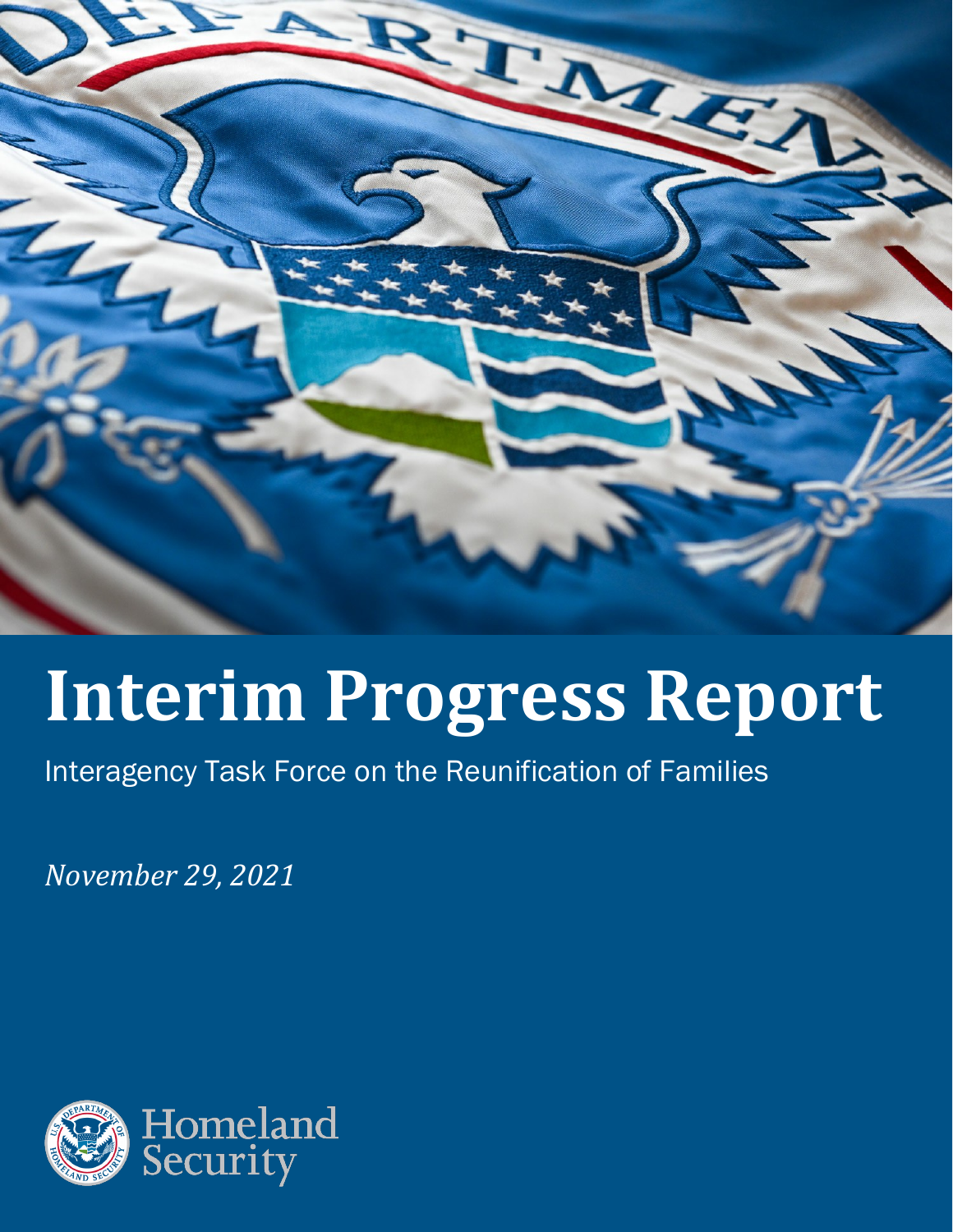

## Interagency Task Force on the Reunification of Families Interim Progress Report

November 29, 2021

#### Table of Contents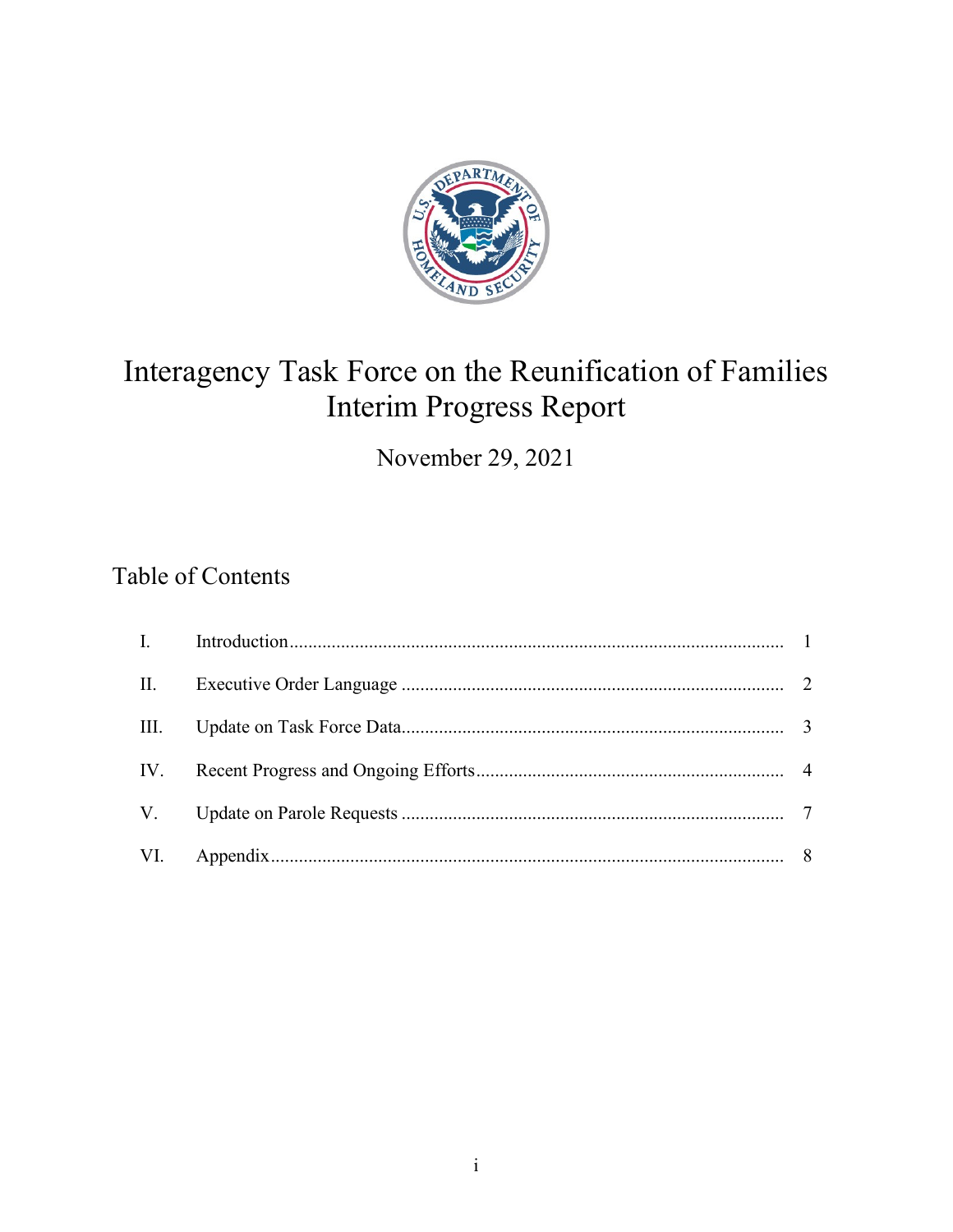## I. Introduction

The Interagency Task Force on the Reunification of Families (Task Force) submits this interim report on recent progress made on the implementation of Executive Order 14011 (E.O. 14011), *Establishment of Interagency Task Force on the Reunification of Families.*[1](#page-2-0) As of November  $17<sup>th</sup>$ , the Task Force has facilitated the reunification of 61 children with their separated parents in the United States and provided the families access to behavioral health services. The Task Force continues to identify new and creative ways to speed up the reunification process. Over the last 60 days, the Task Force made noteworthy progress in the following areas:

- Negotiated expedited processing of applications for Guatemalan passports for separated families. This required obtaining a limited waiver of nondisclosure protections that the Department of Homeland Security (DHS) generally affords, pursuant to 8 C.F.R. 208.6, to asylum-related information. With the limited waiver, the Task Force is able to share with the Government of Guatemala (GOG) the names of separated family members with pending passport applications in order to prioritize processing.
- Contacted 249 families and registered 183 of them under the Department of State's (DoS) Bureau of Population, Refugees, and Migration's (PRM) project with the United Nations High Commissioner for Refugees (UNHCR) and Kids in Need of Defense (KIND) to locate separated family members outside of the United States and help register potentially eligible participants on the Task Force's website *Together.gov* and *Juntos.gov*.
- Received 491 registrations through *Together.gov* and *Juntos.gov* and verified that 231 of those families as being eligible to receive Task Force support to apply for parole with USCIS who do not currently reside in the United States.
- Established a parole process for previously reunified families in the United States who were not admitted to the United States to request parole-in-place with U.S. Citizenship and Immigration Services (USCIS).
- Continued working with Department of Health and Human Services (HHS)-Substance Abuse and Mental Health Services Administration (SAMHSA) to develop a clear recommendation on future behavioral health services for reunited families, along with awarding a new service contract prior to the end of the calendar year to avoid a lapse in services. The existing contract expires on January 10, 2022.
- Continued to participate in settlement negotiations in *Ms. L. v. ICE* litigation.

<span id="page-2-0"></span><sup>1</sup> On February 2, 2021, President Biden signed Executive Order 14011 (E.O. 14011), *Establishment of Interagency Task Force on the Reunification of Families*, which established an Interagency Task Force on the Reunification of Families to reunite children separated from their parents at the United States-Mexico border between January 20, 2017 and January 20, 2021, in connection with operation of the Zero-Tolerance Policy. E.O. 14011 directs the Task Force to identify children who were separated, to facilitate and enable the reunification of the families and to provide recommendations regarding the provision of additional services and support for the reunified families, including behavioral health services, with a focus on trauma-informed care.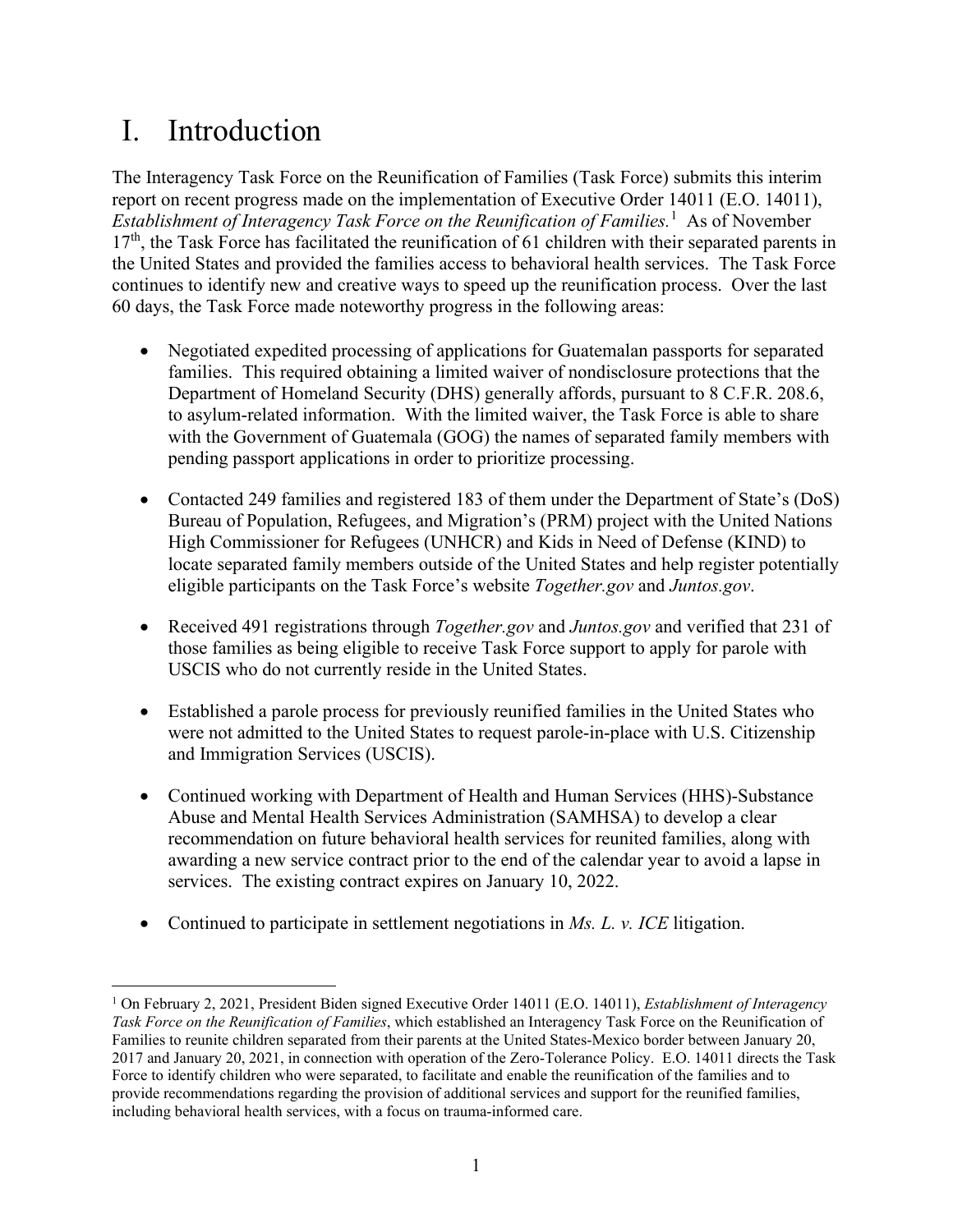## II. Executive Order Language

On February 2, 2021, President Biden signed Executive Order 14011 (E.O. 14011), *Establishment of Interagency Task Force on the Reunification of Families*. The Executive Order requires regular reports to the President, including:

(i) an initial progress report no later than 120 days after the date of this order;

(ii) interim progress reports every 60 days thereafter;

(iii) a report containing recommendations to ensure that the Federal Government will not repeat the policies and practices leading to the separation of families at the border, no later than 1 year after the date of this order; and

(iv) a final report when the Task Force has completed its mission.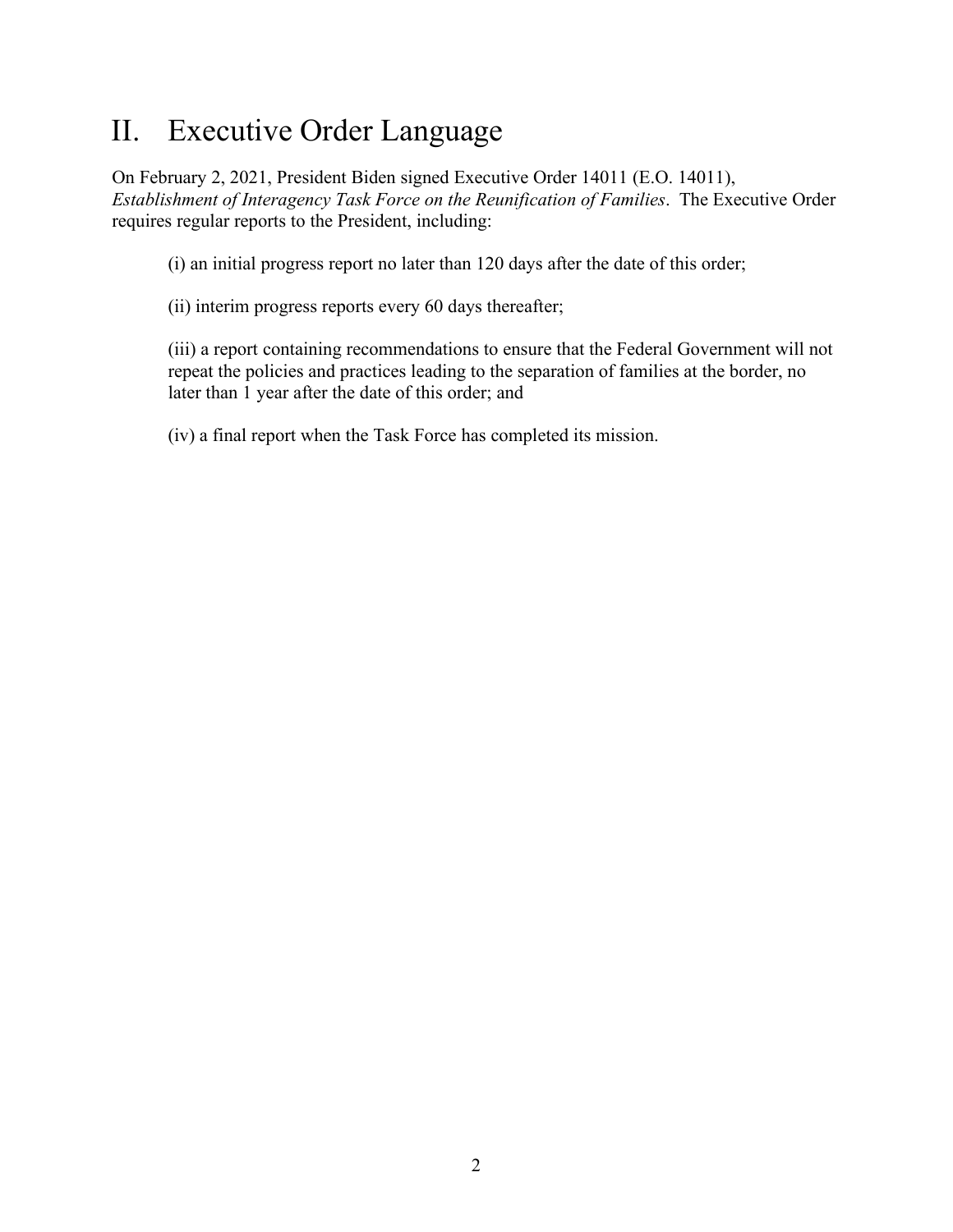### III. Update on Task Force Data

During this reporting period, the Task Force improved certain datasets to better understand the full scope of separated families. As of November  $17<sup>th</sup>$ , the Task Force identified 3,951 children within the scope of E.O. 14011 who were separated from their parents by DHS at the United States-Mexico Border between July 1, 2017 and January 20, 2021, based on the Zero-Tolerance Policy and related initiatives.<sup>[2](#page-4-0)</sup> The Task Force is aware of 410 children who were returned to their home country, some with and some without their parents, and 1,710 parents who were returned to their home country, some with and some without their children. The Task Force confirmed 2,187 children have been reunified with their parents in the United States pursuant to a court order and through the efforts of non-governmental organizations (NGOs). The Task Force has reunified, through close coordination with the NGOs and attorneys representing the separated families, 61 children with their parents, bringing the total number of known reunified children to 2,248. To the Task Force's knowledge there are 1,703 children who have not been reunified with their parents. Additionally, there are 206 children who are in the process of being reunified by the Task Force.<sup>[3](#page-4-1)</sup>



Figure 1: Status of Contact with Separated and Reunified Families by Child

Source: DHS and records related to the *Ms. L.* and *Ms. J.P.* litigation.[4](#page-4-2)

<span id="page-4-0"></span><sup>&</sup>lt;sup>2</sup> The number of in scope separations has increased from 3,948 since the last interim progress report due to the Task Force's continuous effort to refine and improve its data and tracking of prior family separations.

<span id="page-4-1"></span><sup>3</sup> Please see Appendix A, Figure 1 for a comparison of reunification data reported in this report with the reunification data reported in the September 30, 2021 Interim Progress Report.

<span id="page-4-2"></span><sup>4</sup> *Ms. L. v. ICE,* No. 18-cv-0428- DMS (MDD) (S.D. Cal. Mar. 8, 2019); *J.P. v. Sessions*, No. 2:18-cv-06081 (C.D. Cal) (Nov. 5, 2019).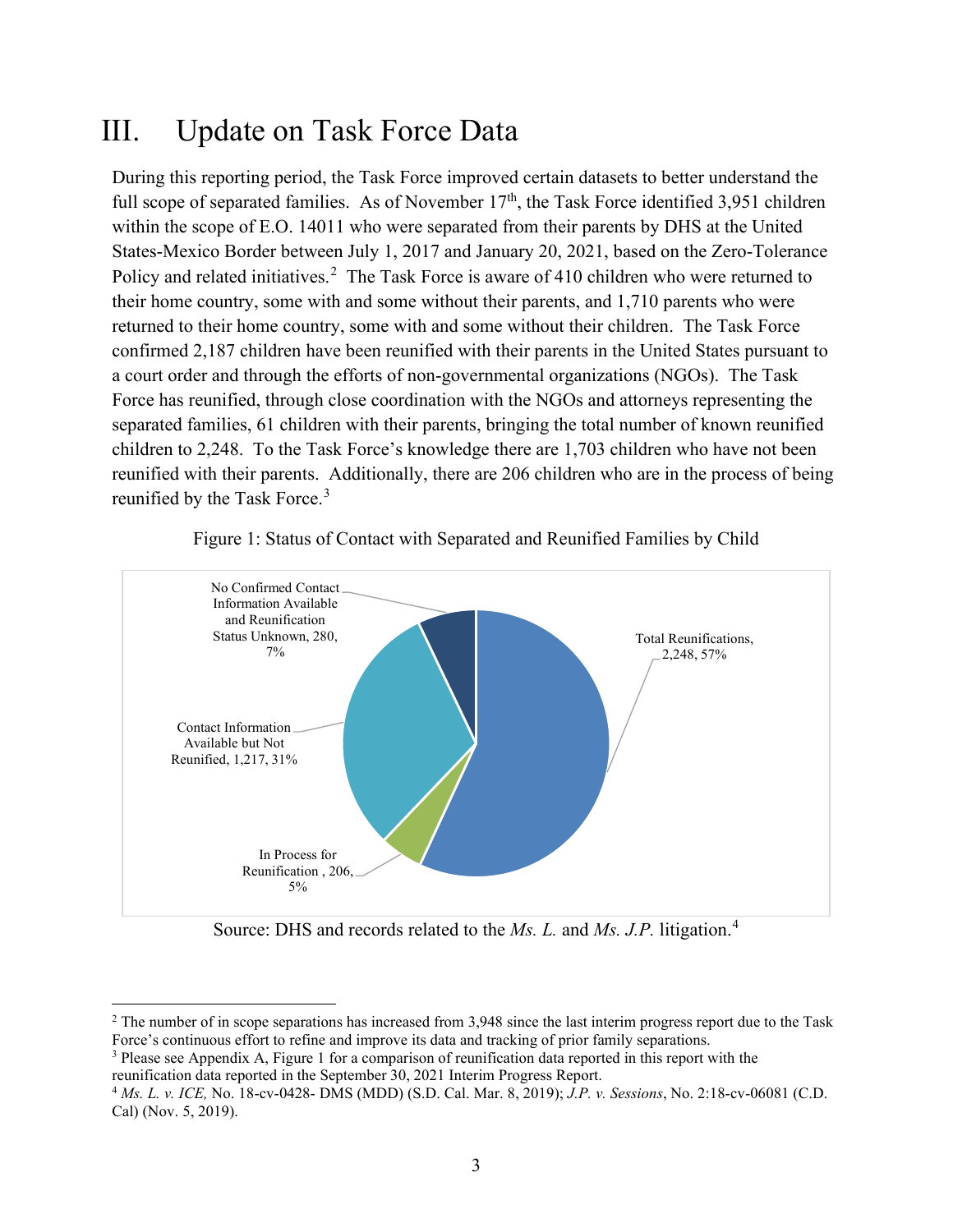## IV. Recent Progress and Ongoing Efforts

The Task Force continues to make progress to improve the rate of family reunifications. Since the last interim progress report, the Task Force put into place protocols that help facilitate the Government of Guatemala's expeditious processing of requests for the issuance of passports submitted by or on behalf of separated parents in Guatemala. Additionally, noteworthy progress was made in contacting separated families and providing them with information on the reunification process. Finally, the Task Force continued to promote and improve its registration website, resulting in a consistent number of families registering on the website each week. While the number of family reunifications continues to be lower than what the Task Force projected, we are optimistic that continued outreach and improvement of support services will be the key solutions to break the barriers that are preventing parents from coming forward to reunite with their children.

#### Facilitating the Reunification of Families in Guatemala

During this reporting period, the Task Force partnered with the GOG to facilitate expedited passport processing for separated families to travel to the United States. Guatemalan nationals represent nearly sixty percent of the families separated who fall under the Task Force's mandate. As a result, facilitating process improvements in Guatemala dramatically impacts the rate of families returning to the United States. The GOG has offered support to the Task Force since the Task Force's inception; however, certain regulatory protections applicable to *Ms. L.* class members limited the Task Force's ability to act on the GOG's willingness to assist.

During this reporting period, the Task Force recommended the issuance of a DHS Secretarial waiver to allow DHS to share the name of the applicant with the GOG to help facilitate the GOG's expedited adjudication of passport applications.<sup>[5](#page-5-0)</sup> The disclosures will be made, to the extent possible, in such a manner as to avoid compromising the policy considerations underlying the nondisclosure protections that DHS generally affords pursuant to 8 C.F.R. 208.6 to asylumrelated information. Importantly, the GOG was informed of the confidential and sensitive nature of the information provided and will ensure the information is appropriately protected from unauthorized disclosure through procedural and administrative safeguards, along with a plan to dispose of the information once it is no longer needed. Using this new waiver, DHS and DoS negotiated with the GOG to expedite a certain number of passport applicants on a weekly basis to ensure separated families can travel to the United States as quickly as possible.

#### Locating Families and Explaining Reunification Options

Progress on multiple fronts was made with locating families. First, as of November 13<sup>th</sup>, under the DoS/PRM project with UNHCR and KIND, 249 separated families were contacted and

<span id="page-5-0"></span><sup>5</sup> 8 CFR 208.6 prohibits the U.S. government from disclosing to a third party information contained in or pertaining to any application for refugee admission, asylum, withholding of removal under section 241(b)(3) of the Act, or protection under regulations issued pursuant to the Convention Against Torture's implementing legislation, records pertaining to any credible fear determination conducted pursuant to § 208.30, and records pertaining to any reasonable fear determination conducted pursuant to § 208.31, without the written consent of the applicant, except as permitted by this section or at the discretion of the Secretary.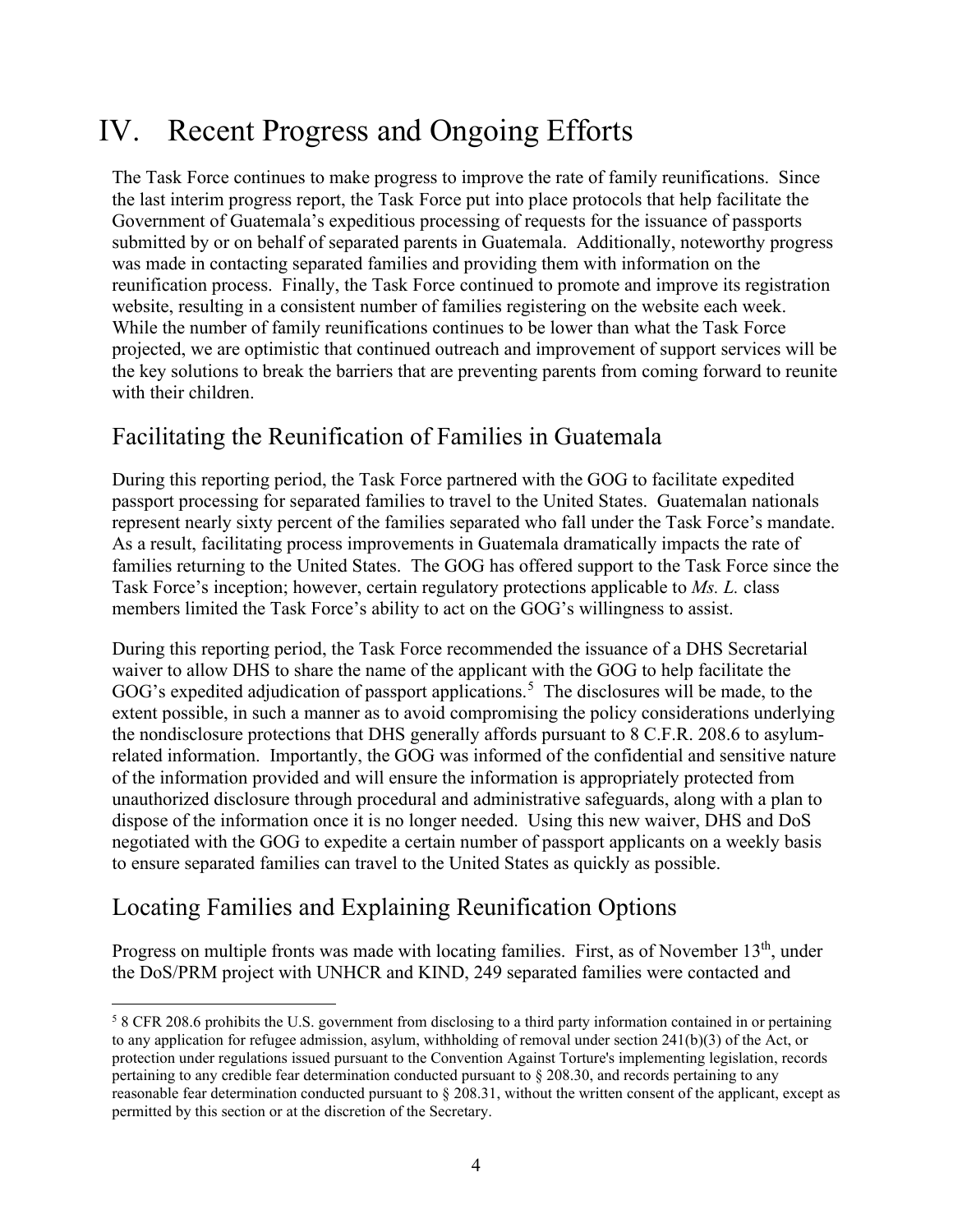provided education, and 183 were registered on *Together.gov/Juntos.gov*. KIND estimates that to make contact with and register a family on the website on average will require approximately 20 hours per family. KIND will continue to work off the contact list the *Ms. L.* Steering Committee has provided of 448 separated parents, from which KIND has already contacted and registered 183 separated parents and anticipates receiving within the next few weeks an additional list of contact information from the Steering Committee for 301 more separated parents. KIND estimates they will have attempted at least initial contact with the full list of 749 separated parents for which the *Ms. L.* Steering Committee has contact information for by February 18, 2022.

Thereafter KIND will attempt to contact any new referrals received during the period, as well as continue follow-up outreach with families they have attempted to contact but have not yet reached successfully or not yet registered. KIND will continue with this approach throughout the remainder of the 12-month project term.

Second, the ACLU and NGOs continue to search for previously separated families and are working with the U.S. Agency for International Development (USAID) and International Organization for Migration (IOM) to see if additional contact information can be found. The Task Force met with the ACLU on a weekly basis this past reporting period to discuss contact and identify impediments, as well as areas in which the U.S. government may be able to assist in further facilitating the identification and location of separated families.

Finally, the ACLU and NGOs are working with the American Red Cross, to engage them in providing support and assistance in identifying and locating previously separated family members. The Red Cross' efforts may prove integral in finding families who remain difficult to locate and little is known about their whereabouts.

#### Supporting Separated Families when they Come Forward

Since the launch of the Task Force website, *[Together.gov](https://gcc02.safelinks.protection.outlook.com/?url=https%3A%2F%2Flnks.gd%2Fl%2FeyJhbGciOiJIUzI1NiJ9.eyJidWxsZXRpbl9saW5rX2lkIjoxMDAsInVyaSI6ImJwMjpjbGljayIsImJ1bGxldGluX2lkIjoiMjAyMTA5MTMuNDU4NzU5NjEiLCJ1cmwiOiJodHRwczovL3d3dy50b2dldGhlci5nb3YvIn0.giNduTliafSxFNBeU9YR9y18DZTG_Oafy9h_egHqAlw%2Fs%2F1014432588%2Fbr%2F112299418794-l&data=04%7C01%7Cjoseph.r.schoser%40uscis.dhs.gov%7Cb17303c61cc4465772a908d9770a613e%7C5e41ee740d2d4a728975998ce83205eb%7C0%7C0%7C637671708740552389%7CUnknown%7CTWFpbGZsb3d8eyJWIjoiMC4wLjAwMDAiLCJQIjoiV2luMzIiLCJBTiI6Ik1haWwiLCJXVCI6Mn0%3D%7C1000&sdata=AjZKHeR0xXnTfvaS1QbMLSAnKj8sw1%2FAdAiubU%2BDD7I%3D&reserved=0)*/*[Juntos.gov](https://gcc02.safelinks.protection.outlook.com/?url=https%3A%2F%2Flnks.gd%2Fl%2FeyJhbGciOiJIUzI1NiJ9.eyJidWxsZXRpbl9saW5rX2lkIjoxMDEsInVyaSI6ImJwMjpjbGljayIsImJ1bGxldGluX2lkIjoiMjAyMTA5MTMuNDU4NzU5NjEiLCJ1cmwiOiJodHRwczovL3d3dy5qdW50b3MuZ292L2VzIn0.LSH4_5oV_oFABT3CCDUY_O3G8OV_5lrov-CdAH-TvDQ%2Fs%2F1014432588%2Fbr%2F112299418794-l&data=04%7C01%7Cjoseph.r.schoser%40uscis.dhs.gov%7Cb17303c61cc4465772a908d9770a613e%7C5e41ee740d2d4a728975998ce83205eb%7C0%7C0%7C637671708740562349%7CUnknown%7CTWFpbGZsb3d8eyJWIjoiMC4wLjAwMDAiLCJQIjoiV2luMzIiLCJBTiI6Ik1haWwiLCJXVCI6Mn0%3D%7C1000&sdata=Z1m%2FIZYjTTp1971p%2B5VSNFN0WqspI8i5llEqkUAhgW0%3D&reserved=0)*, 231 families have been identified as potentially eligible for Task Force support and referred to IOM to complete the parole application process and schedule travel to the United States. This represents 245 separated children. Four of the families have been processed and reunified and 227 are receiving support to complete the necessary steps for travel.

The Task Force also improved support to separated families through its website by updating available audio support with additional languages, now totaling seven, including four indigenous languages.<sup>[6](#page-6-0)</sup> It also continued revisions to the registration form that are based upon feedback received from NGOs and users.

#### Offering Parole for Previously Reunified Families in the United States

<span id="page-6-0"></span><sup>6</sup> Available languages include: English, Spanish, Brazilian Portuguese, M'am, K'iche, Q'eqchi', and Q'anjob'al.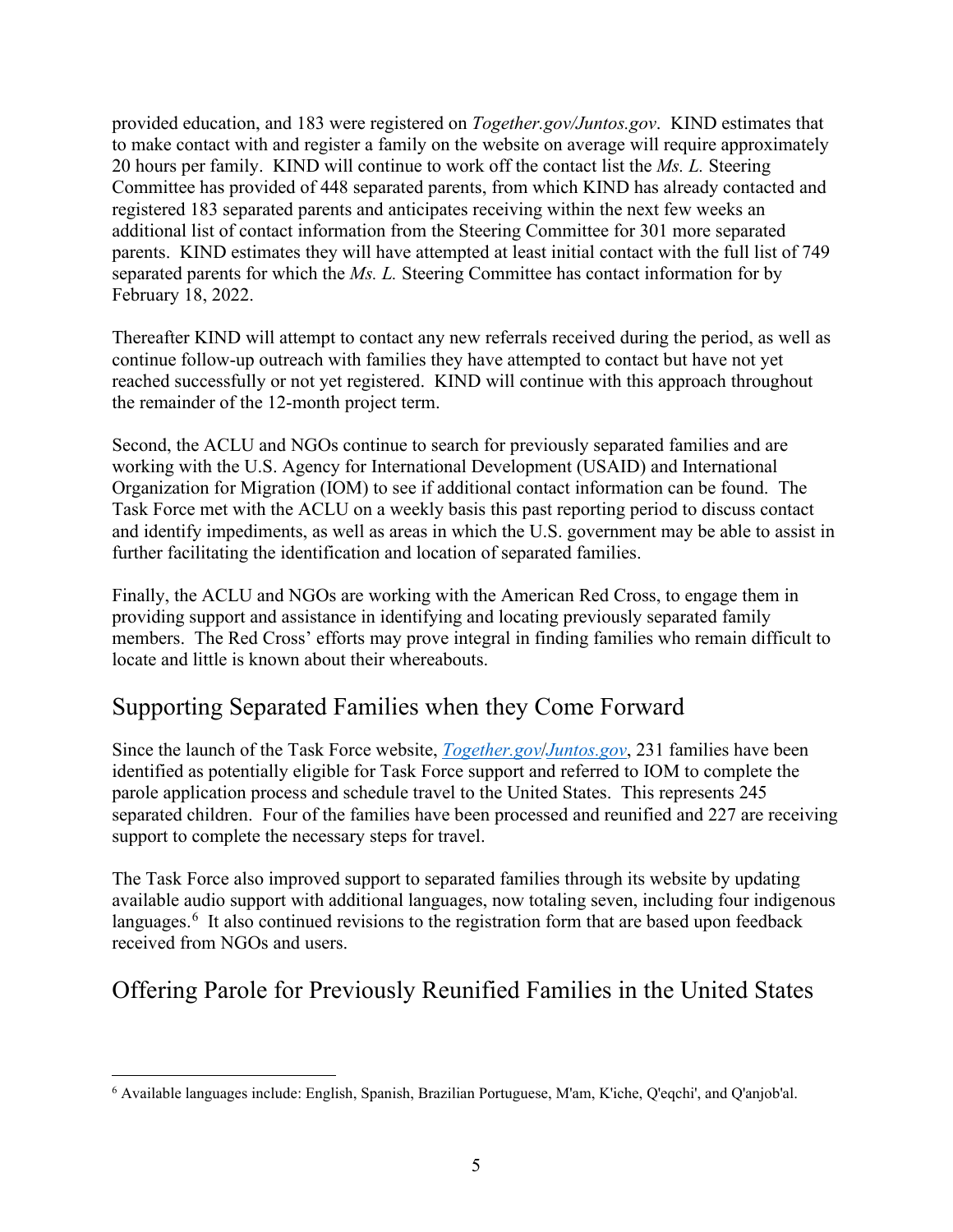The Task Force recently offered a new process for previously reunified families located in the United States who were not admitted to the United States to request parole with USCIS. Under the *Ms. L.* court order, the U.S. government reunited around 2,000 children with their parents in 2018, most of whom remained in the United States.<sup>[7](#page-7-0)</sup> In an effort to provide those families with better stability, the Task Force coordinated with USCIS to establish a process for them to request parole, and if approved, to request employment authorization. USCIS will start accepting parole requests from this population shortly. Families may start the process by registering with *Together.gov* or *Juntos.gov.* Currently, the Task Force does not have funding to offer these families application support but is working closely with NGOs and the private sector to find interim options.

In addition, the Task Force believes that there are parents who may have returned to the United States to reunify with their children without USG knowledge. Identifying reunited families in the United States who request parole will help the Task Force better understand how many families remain separated.

#### Improving the Availability of Behavioral Health Services

The Task Force will continue to work with SAMHSA to develop a clear recommendation on future behavioral health services for reunited families. This includes tracking the upcoming award of a new behavioral health service contract prior to the end of the calendar year to avoid a lapse in services. The existing contract expires on January 10, 2022. The Task Force is working with HHS to support the Task Force's recommendations regarding the provision of additional services and support to the children and their families, including trauma-informed, culturally appropriate behavioral health case management and clinical services; parenting support and psychoeducation; and pre-reunification counseling.

#### Identifying a Long-Term Immigration Status Option

The Task Force continues to work within existing authorities to identify and find immigration status solutions for the reunified families and determine whether it can fund immigration legal services for these families. Noting such, legislation is needed to ensure families have lawful immigration status and long-term stability following their reunification in the United States.

#### Identifying Durable Funding Sources for E.O. Directed Action

The Task Force continues to meet with the Office of Management and Budget (OMB) and interagency partners to request and secure the appropriate funding on an annualized basis to fulfill the intent of E.O. 14011. In the interim, the Task Force continues to collaborate with NGOs to support the separated families, as appropriate. However, to provide the full range of support services anticipated in E.O. 14011, appropriated funds are needed.

#### Impact of Settlement Negotiations

<span id="page-7-0"></span><sup>7</sup> *Ms. L. v. U.S. Immigration and Customs Enforcement*, 310 F. Supp. 3d 1133 (S.D. Cal. 2018).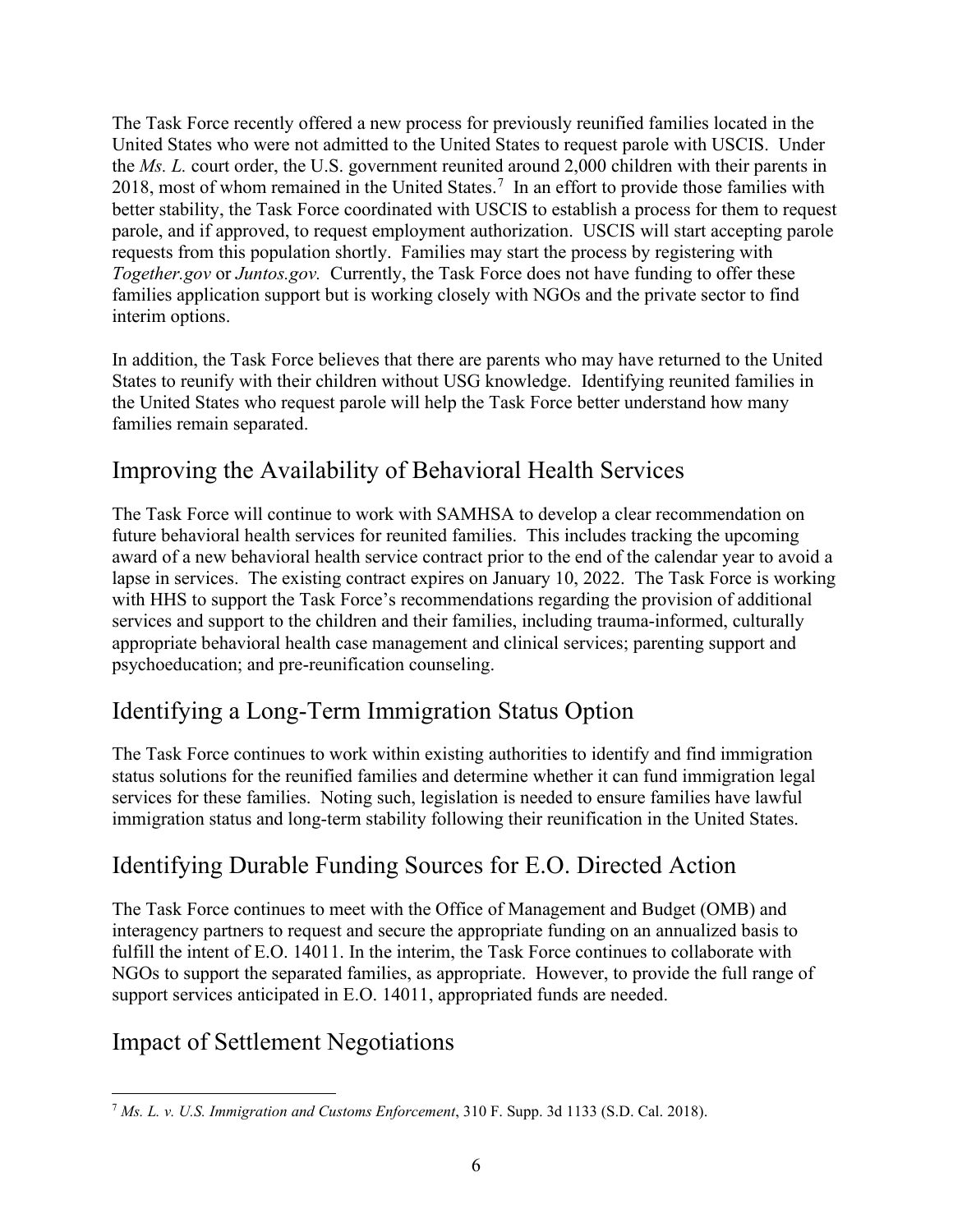The Task Force, Department of Justice (DOJ), and *Ms. L*. Class Counsel remain in settlement negotiations. These settlement negotiations are confidential, thereby limiting the Task Force's ability to speak publicly on its work. However, there has been continued collaboration and some agreement with Class Counsel on how to share certain information with the public that does not violate the confidentiality of the matters discussed during settlement negotiations. One such point of agreement is that the U.S. Government will pay the travel expenses for the separated parent, separated child, subsequently born children of the separated parent, and, on a case-bycase basis, some qualified additional family members, to come to the United States for purposes of reunification. The Task Force anticipates that settlement negotiations will continue and once finalized, will implement the directives of E.O. 14011.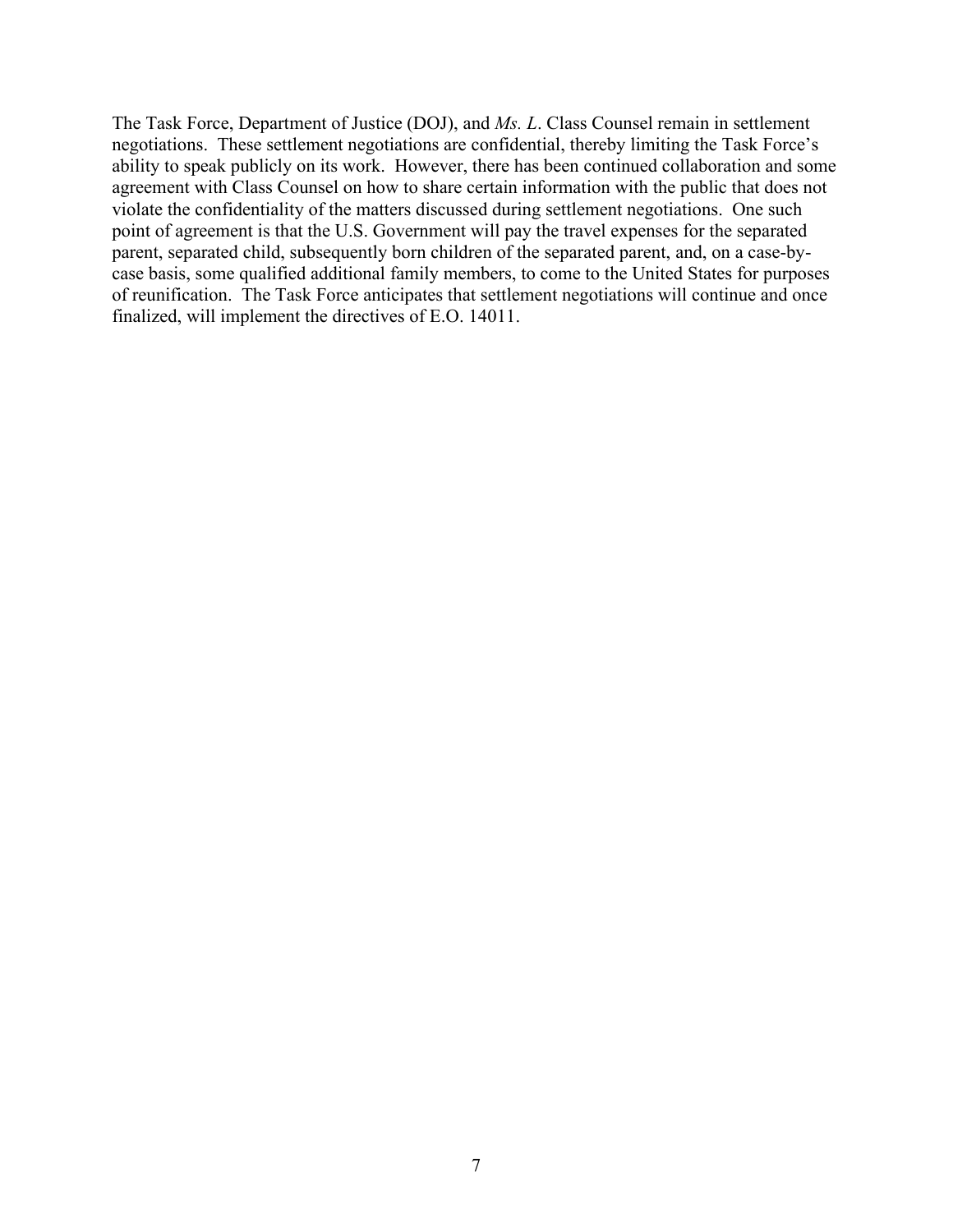## V. Update on Parole Requests

The Task Force is using DHS' parole authority to permit separated family members, on a caseby-case basis, to enter the United States for purposes of reunification and to receive access to services. As of November 15, 2021, a total of 370 parole requests have been filed by separated parents and additional family members with USCIS through the process developed by the Task Force. USCIS averages 43 days to process parole requests, despite the increased demand caused by parole requests being filed by Afghan nationals seeking to come to the United States.

DHS awarded a contract to IOM to support separated families with in-country processing, including completing the parole request application to be filed with USCIS and obtaining required travel documents, such as passports and exit visas. As of November 15, 2021, IOM has 185 separated families in its processing queue. To date, IOM has received requests from families residing in Guatemala, El Salvador, Honduras, and Venezuela, with the majority being from Guatemala. The most significant cause for IOM's delay in processing is due to the GOG's handling and issuing of passports, which have recently been mitigated by negotiations with the GOG to expedite additional passport applications for separated families.

The Task Force is monitoring the entire parole process to ensure any impediments to the process are quickly identified and resolved. USCIS remains ready to receive and adjudicate 150 parole requests per week in furtherance of the Task Force's reunification efforts.